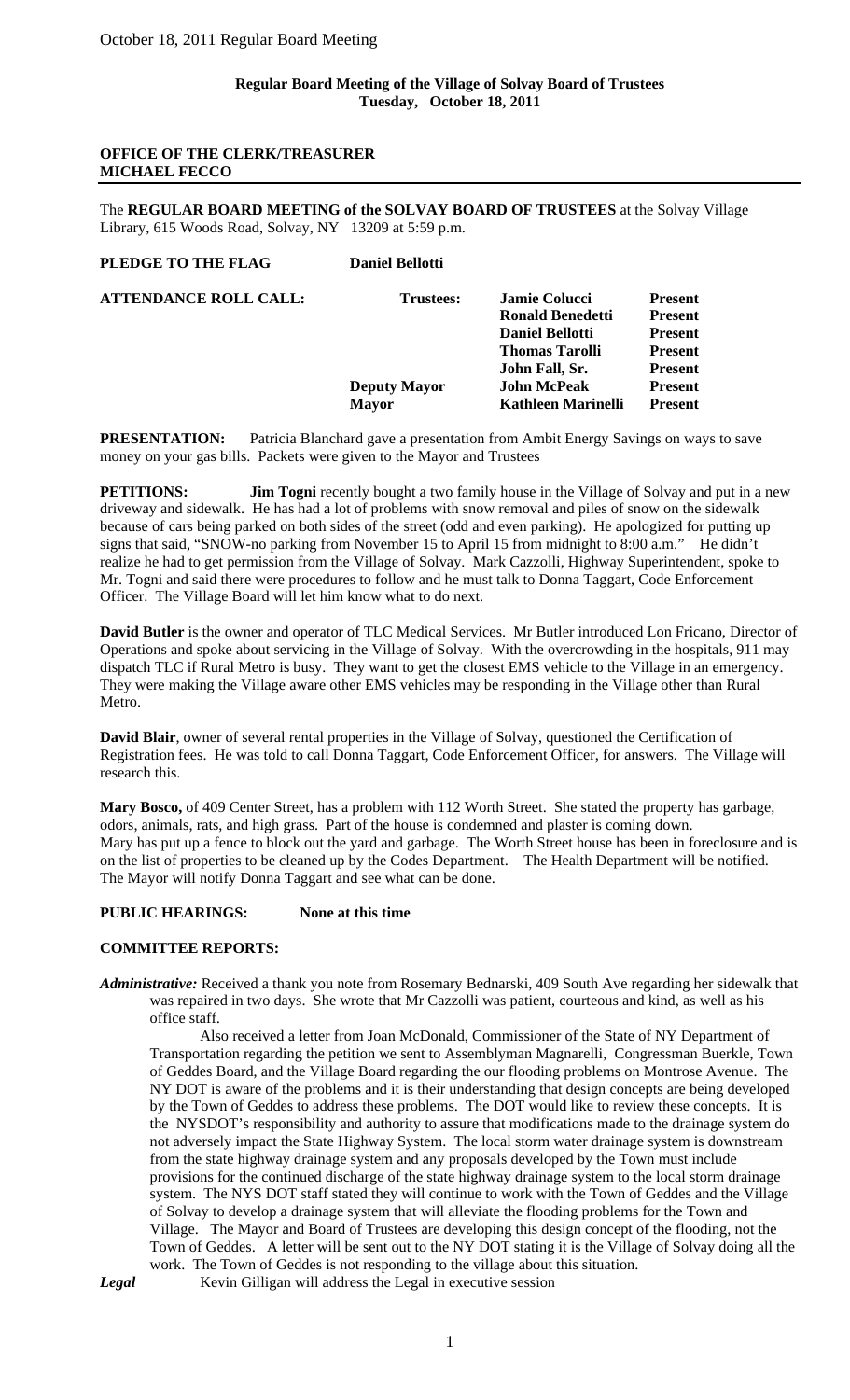## October 18, 2011 Regular Board Meeting

*Treasurer* The Village received a letter from the Dormitory Authority stating the information packet we sent in was not filled out properly. This is for the Highway garage and is almost two years old. The Budget Mods were discussed at the Finance meeting which are attached. A new health insurance plan will be presented to Village personnel in an effort to save money.

*Police* Police Chief Cox excused

*Electric* John Montone introduced Joseph Hawksby, our new Assistant Electric Department Superintendent to the Mayor and Board of Trustees.

After two weeks of switching and short planned outages, we now have the Village Distribution system operating from the Bridge Street substation. As most of you are aware this was done so that we could prepare the Mathews Substation for tear-down and rebuild and to comply with proper Utility standards.

 The project is on schedule to be complete the first quarter of next year. Once this project is complete, the substation operation will become much more reliable with a high protocol on safe operational procedure. This substation is supplied by two transmission lines owned by National Grid which the point of interconnect will also be replaced to an upgraded line that has more capacity to handle our Electrical loads.

I have been notified by the Northeast Power Coordinating Council that we will have an annual review of Solvay's Critical Assets for our substations, this also includes the Critical Cybec assets (this is our computer Scada system that monitors all of the system. Solvay is one of the seven systems out of the fifty three munis and co-ops that had to register with the FERC coordinating council. This is because of our size and our connection to the bulk grid, transmission line

What I have to do is provide documentation on how we are in compliance and how we monitor and conduct the system operation. We have to be consistent with FERC enforcement agencies compliance program and if not penalties and sanctions could go into effect. On the first part of the review, which was an interview and survey process, it has been concluded that the Village of Solvay Electric Department clearly demonstrated that it meets or exceeds all minimum characteristics of a favorable Culture of Compliance with FERC. The next step in the process is an Audit in September, 2012.

John Montone spoke about the new position in Resolution #8 and it will be a Civil Service position.

- *DPW/Highway* Mark Cazzolli sold three vehicles at the auction. FEMA projects are working on Case Street. The blockages are clear and laterals are cleared. Rebuilt storage drains and is being done by the highway department. Completed another FEMA project on Hardwicke Drive and rebuilt the storm system. The next project will be Caroline Ave replacing the guardrail. The newer section will contracted out. On Essex street it was found a 24 storm that connects up to the Westvale/Montrose area. The highway department is in the process of getting that cleaned out. A drainage grate may be the problem to the flooding....there may be a break there. This will be an ongoing problem. The sidewalks are on hold. Some of the sidewalks were replaced on Milton Ave in front of Bagozzi Twins Funeral Home. They had to put in a replacement sidewalk as it was a dangerous situation. The highway Department is getting their equipment ready for winter. Boyd Ave Park has been cleaned up. Signs will be put up saying the park is closed. Signs for streetscape will be put up regarding parking.
- *Library* Cara Burton received the State of NY Financial Commissions report. Solvay Library Board members are asking the Board of Trustees to attend the Town of Geddes budget hearing on November 9 at 7:00 p.m. to show their support for the library. The Friends of the Library are sponsoring a Halloween party on Friday, October 28 at 3:30 p.m. Also, the Solvay Library Board will have their annual Holiday Open House on Sunday, December 4, at 2:00 p.m. at which they will raffle off a Holiday Basket.
- *Codes* Thomas Tarolli spoke on behalf of Donna Taggart. The property at 401 N Orchard Road has been ticketed and has been cleaned up. The Codes Department is still working with the bank on the property 25 Heritage Circle. Donna Taggart put a "Stop Work Order" at 212 Boulder Road as they were remodeling without a building permit.

*Stormwater* Anthony DeStefano excused

## **RESOLUTIONS:**

1. Authorization from the Board to approve the minutes from the September 27, 2011 Regular Board meeting be accepted and the Reading of the Minutes be herewith dispensed. **MOTION: John Fall Sr. SECOND: John McPeak AYES: 7 NAYES: 0 MOTION CARRIED** 

2. Authorization from the Board to approve the minutes from the October 11, 2011 Special Board meeting be accepted and the Reading of the Minutes be herewith dispensed. **MOTION:** Ronald Benedetti<br>**SECOND:** John Fall Sr **SECOND:** John Fall Sr<br>**AYES:** 7 NAYES:

| AYES:                                               | $\mathbf{7}$ | NAYES: | $\mathbf{0}$ | <b>MOTION CARRIED</b>                                                            |
|-----------------------------------------------------|--------------|--------|--------------|----------------------------------------------------------------------------------|
| $M\Omega T$ $N$ $N$ $N$ $N$ $N$ $N$ $N$ $N$ $N$ $N$ |              |        |              | 3. Authorization from the Board of Trustees to approve the Budget Modifications: |

| <b>MOTION:</b> | John McPeak             |                       |
|----------------|-------------------------|-----------------------|
| <b>SECOND:</b> | <b>Ronald Benedetti</b> |                       |
| AYES:          | <b>NAYES:</b>           | <b>MOTION CARRIED</b> |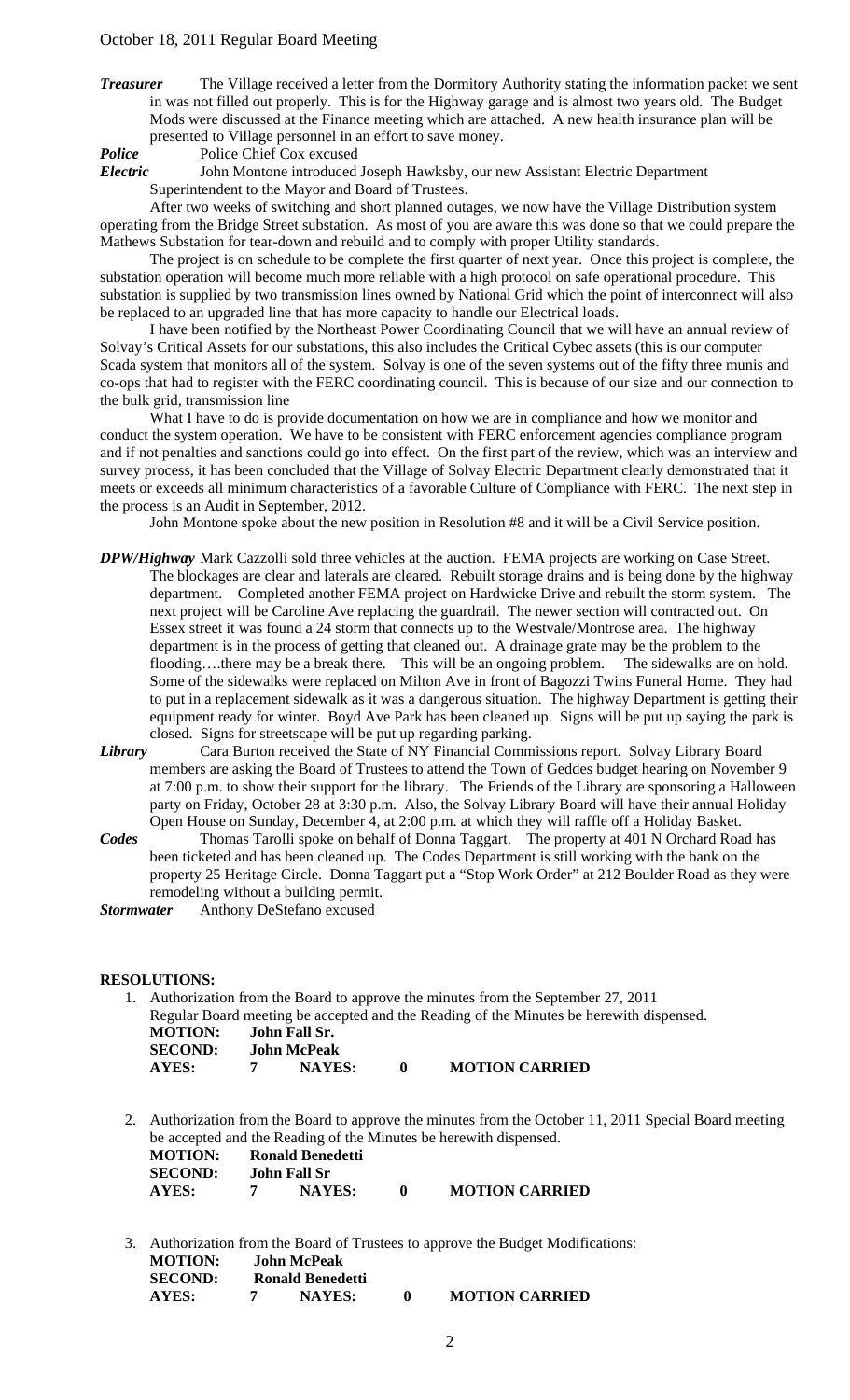## To: Mayor Marinelli & Trustees **Communist Contract Contract Particle Principle Particle Principle Principle Principle Principle Principle Principle Principle Principle Principle Principle Principle Principle Principle Prin**

# **From: Mike Fecco**

# **Village of Solvay General Fund Schedule of Proposed Budget Modifications For Approval at the October 2011 Regular Board Meeting**

|         |       | (as modified)         | proposed      | newly modified       |
|---------|-------|-----------------------|---------------|----------------------|
|         |       |                       | <b>Budget</b> |                      |
| Account | Title | <b>Current Budget</b> | Mod           | <b>Budget Amount</b> |

#### **Revenue**

| 415210A | <b>School Resource Officer</b>   | 38,000  | 295      | 38,295  |
|---------|----------------------------------|---------|----------|---------|
| 415890A | Other Public Safety Income       | 8,500   | 207      | 8,707   |
| 420010A | Parks & Recs Fees                | 14,000  | (7,500)  | 6,500   |
| 420890A | Field Days Income                | 2,500   | (1, 155) | 1,345   |
| 425010A | <b>Business Licenses</b>         | 500     | 2,778    | 3,278   |
| 425550A | <b>Permits</b>                   | 4,610   | 222      | 4,832   |
| 427053A | Gifts & Donations                |         | 400      | 400     |
| 427700A | <b>Other Authorized Revenues</b> |         | 552      | 552     |
| 430890A | State Aid - Other                | 101,590 | (6, 714) | 94,876  |
| 410900A | Interest & Penalties on Taxes    | 14,000  | 8,702    | 22,702  |
|         |                                  |         |          | 0       |
|         |                                  |         |          | 0       |
|         |                                  |         |          | 0       |
|         |                                  |         |          | 0       |
|         | <b>Total</b>                     | 183,700 | (2, 213) | 181,487 |

#### **Expenses**

| 551104A | Street Maintenance - Other | 185,124 | (6, 714) | 178,410 |
|---------|----------------------------|---------|----------|---------|
| 571201A | Pool Wages                 | 31,099  | (2,642)  | 28,457  |
| 571204A | Pool - Other               | 7,000   | (3,500)  | 3,500   |
| 571454A | Field Days - Other         | 16,000  | 5,771    | 21,771  |
| 590458A | Life Insurance             | 17,000  | (1,000)  | 16,000  |
| 590508A | <b>NYS Unemployment</b>    | 9,698   | 7,460    | 17,158  |
| 571101A | Parks & Recs - Wages       | 45,193  | (1,588)  | 43,605  |
|         |                            |         |          | 0       |
|         | Total                      | 311,114 | (2, 213) | 308,901 |

4. Authorization from the Board to pay Costello, Cooney & Fearon, PLLC \$8043.95 for services rendered for the month of September, 2011. **MOTION: John Fall Sr** 

| <b>SECOND:</b> | Ronald Benedetti |                       |
|----------------|------------------|-----------------------|
| AYES:          | <b>NAYES:</b>    | <b>MOTION CARRIED</b> |

5. Authorization from the Board to pay WM Engineers \$\$6,717.98 for services rendered for the month of August 2011.

| <b>MOTION:</b> | Ronald Benedetti   |                       |
|----------------|--------------------|-----------------------|
| <b>SECOND:</b> | <b>John McPeak</b> |                       |
| AYES:          | <b>NAYES:</b>      | <b>MOTION CARRIED</b> |

- 6. Authorization from the Board to pay WM Engineers \$7,799.85 for services rendered for the month of September 2011. **MOTION: John McPeak SECOND:** Ronald Benedetti<br>AYES: 7 NAYES: **AYES: 7 NAYES: 0 MOTION CARRIED**
- 7. Authorization from the Board of Trustees to approve

**WHEREAS**, the property described by the following tax map number(s) and located at the following address(s) is/are in the Village of Solvay, is/are owned by the following owner(s); and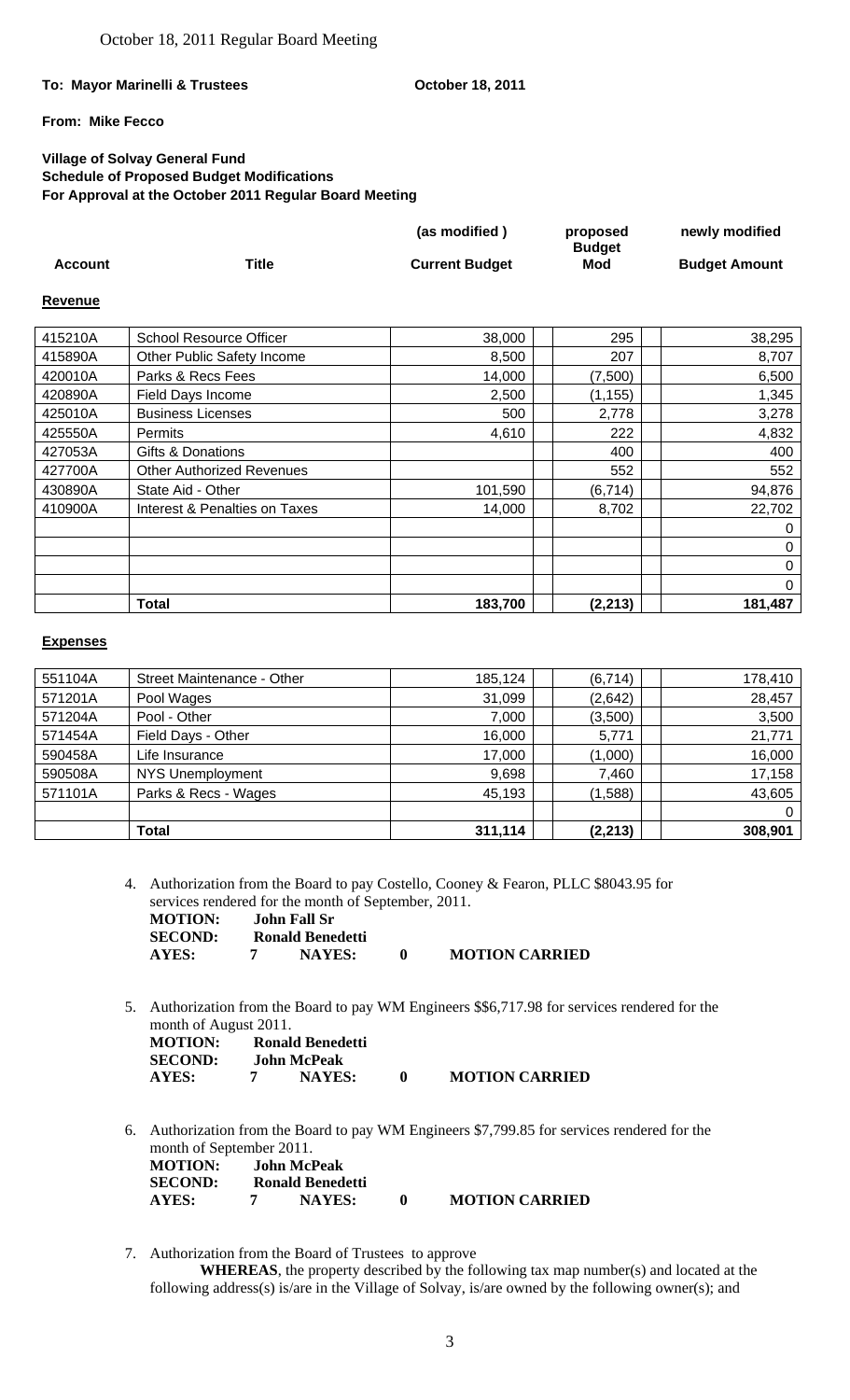**WHEREAS**, as the aforesaid property owner(s) allows the property to accumulate high weeds, brush, grass, trash, debris, or other matter, in a manner that is unhealthy, hazardous, or dangerous and in violation of Chapter 56; and

 **WHEREAS**, the owner(s) was notified by certified mail and/or posted on site and a follow up revealed the violation still exists

 **NOW**, be it resolved that the Village of Solvay Board shall authorize the property to be cut, trimmed, and removed by the Village Representatives, and all actual costs of work or services rendered at the direction of the Village Board, shall be assessed and collected in the same manner and time as the taxes levied on the premises.

|                | <b>STREET ADDRESS</b> |                       | <b>TAX MAP</b>  | <b>NAME OF OWNER</b>  |
|----------------|-----------------------|-----------------------|-----------------|-----------------------|
|                | 112 Worth Ave         |                       | $005,-07-07.0$  | Patrick LeBlanc       |
|                | 109 Draper Ave        |                       | $015.-02-.14.1$ | Maselli Plumbing      |
| <b>MOTION:</b> |                       | <b>John McPeak</b>    |                 |                       |
| <b>SECOND:</b> |                       | <b>Thomas Tarolli</b> |                 |                       |
| <b>AYES:</b>   |                       | <b>NAYES:</b>         | $\mathbf 0$     | <b>MOTION CARRIED</b> |
|                |                       |                       |                 |                       |

**8.** Authorization from the Board of Trustees to add to the Electric Department roster, a Civil Service titled position - "Maintenance Electrician/Solvay Substation Technician."

| <b>MOTION:</b> | John Fall Sr           |                       |
|----------------|------------------------|-----------------------|
| <b>SECOND:</b> | <b>Daniel Bellotti</b> |                       |
| AYES:          | <b>NAYES:</b>          | <b>MOTION CARRIED</b> |

- 9. Authorization from the Board of Trustees to offer non-union employees non-coverage stipend which states in the event a current full time employee covered by this agreement elects not to be covered by the village's health insurance plan, said employee will receive an annual sum of \$3000.00 (if eligible for family coverage) or \$1500.00 (if eligible for individual coverage) payable in quarterly increments provided:
	- a. The employee makes said election in writing by December 1 of the preceding year acknowledging that he or she will not participate in the Village coverage for that year; and
	- b. The employee is not otherwise eligible to be covered as a spouse or dependent under the Village's plan. The employee must be currently in the plan to take advantage of the buyout plan.

| <b>MOTION:</b> | <b>Jamie Colucci</b> |                       |
|----------------|----------------------|-----------------------|
| <b>SECOND:</b> | <b>John McPeak</b>   |                       |
| AYES:          | <b>NAYES:</b>        | <b>MOTION CARRIED</b> |

10. Authorization from the Board of Trustees to pay Officer Jason MacConaghy, Second Class wages of \$53,747 annual rate of pay starting October 22, 2011 based on legal precedence.

| <b>MOTION:</b> | Ronald Benedetti |                       |
|----------------|------------------|-----------------------|
| <b>SECOND:</b> | John Fall Sr     |                       |
| AYES:          | <b>NAYES:</b>    | <b>MOTION CARRIED</b> |

11. Authorization from the Board of Trustees to hire Ruslan Solovskiy as a part time Library Page at a rate of \$7.25 per hour effective October 21st for the Solvay Public Library. This position is filling a vacancy and will not affect the library's budget.

| <b>MOTION:</b> | <b>Jamie Colucci</b> |                       |
|----------------|----------------------|-----------------------|
| <b>SECOND:</b> | <b>John McPeak</b>   |                       |
| AYES:          | <b>NAYES:</b>        | <b>MOTION CARRIED</b> |

12. Authorization from the Board of Trustees for the Village to participate in the Year-4 Stormwater Education and Outreach Compliance Program being conducted by the Central New York Regional Planning and Development Board (CNYRPDB) in accordance with the full resolution that has been circulated to the Village Board and authorizing the Mayor to sign an agreement with CNYRPDB to this effect.

| <b>MOTION:</b> | John McPeak           |                       |
|----------------|-----------------------|-----------------------|
| <b>SECOND:</b> | <b>Thomas Tarolli</b> |                       |
| AYES:          | <b>NAYES:</b>         | <b>MOTION CARRIED</b> |

13. Authorization from the Board of Trustees to pay Rocco & Frost Construction Inc approximately \$2187.00 not to exceed \$2500 to build a wooden platform over the in-ground pool encapsulating the pool as it is unsafe and unsanitary at 25 Heritage Circle, Solvay, NY.

```
The motion was tabled to November 22, 2011 at the Regular Board Meeting. 
 MOTION: Jamie Colucci 
SECOND: John Fall Sr 
AYES: 7 NAYES: 0 MOTION CARRIED
```